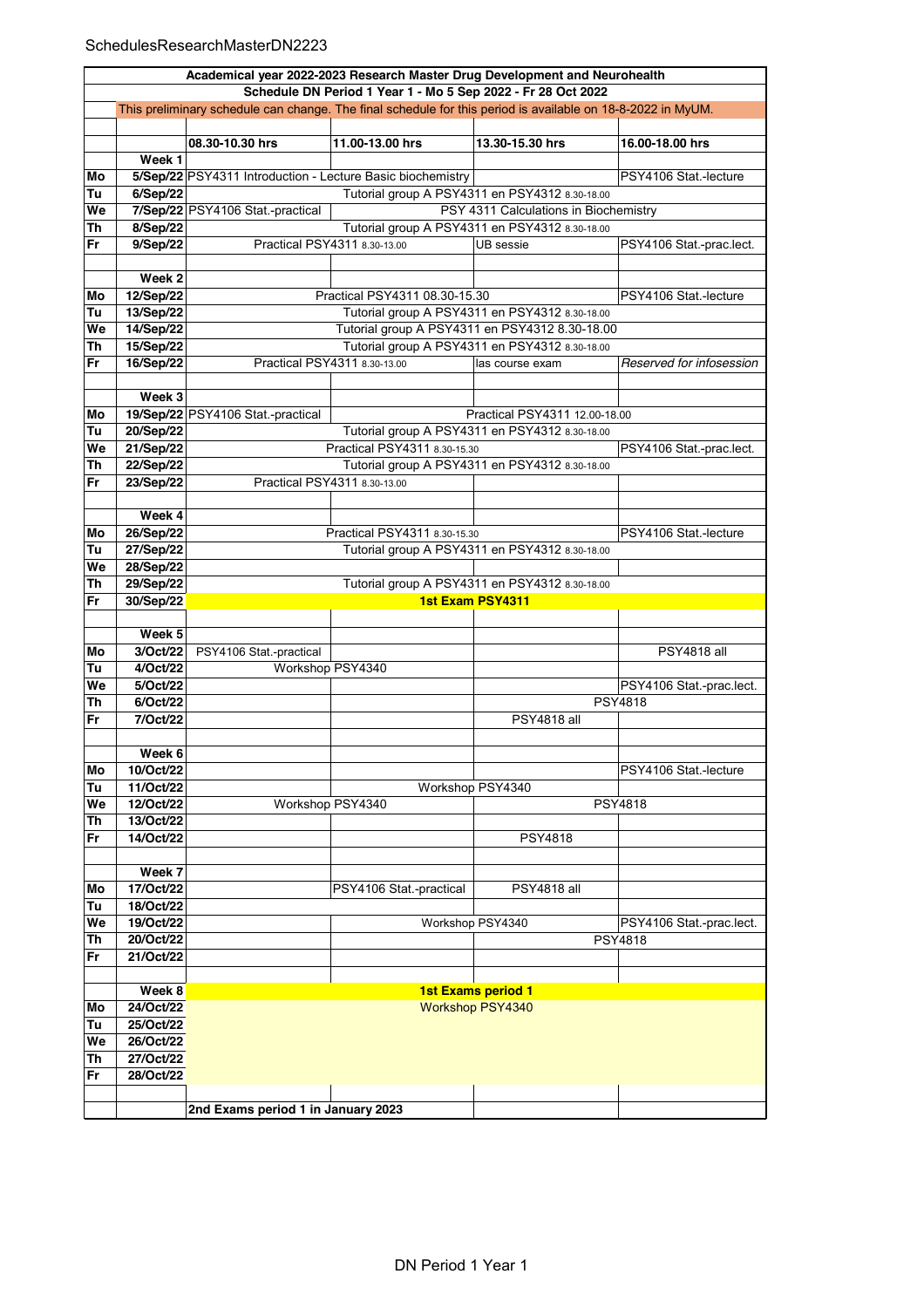## SchedulesResearchMasterDN2223

|          | Academical year 2022-2023 Research Master Drug Development and Neurohealth                                                                                                    |                                                                                            |                              |                         |                          |  |  |  |
|----------|-------------------------------------------------------------------------------------------------------------------------------------------------------------------------------|--------------------------------------------------------------------------------------------|------------------------------|-------------------------|--------------------------|--|--|--|
|          | Schedule DN Period 2 Year 1 - Mo 31 Oct 2022 - Fr 23 Dec 2022<br>This preliminary schedule can change. The final schedule for this period is available on 13-10-2022 in MyUM. |                                                                                            |                              |                         |                          |  |  |  |
|          |                                                                                                                                                                               |                                                                                            |                              |                         |                          |  |  |  |
|          |                                                                                                                                                                               | 08.30-10.30 hrs                                                                            | 11.00-13.00 hrs              | 13.30-15.30 hrs         | 16.00-18.00 hrs          |  |  |  |
|          | Week 1                                                                                                                                                                        |                                                                                            |                              |                         |                          |  |  |  |
|          | 31/Oct/22                                                                                                                                                                     |                                                                                            | Workshop PSY4834             | <b>PSY4842</b>          |                          |  |  |  |
| Mo       |                                                                                                                                                                               |                                                                                            |                              |                         |                          |  |  |  |
| Tu       | 1/Nov/22                                                                                                                                                                      |                                                                                            |                              |                         |                          |  |  |  |
| We       | 2/Nov/22                                                                                                                                                                      |                                                                                            |                              |                         | PSY4106 Stat.-lecture    |  |  |  |
| Th<br>Fr | 3/Nov/22<br>4/Nov/22                                                                                                                                                          |                                                                                            |                              | <b>PSY4842</b>          |                          |  |  |  |
|          |                                                                                                                                                                               |                                                                                            |                              |                         |                          |  |  |  |
|          | Week 2                                                                                                                                                                        |                                                                                            |                              |                         |                          |  |  |  |
| Mo       |                                                                                                                                                                               | 7/Nov/22 PSY4106 Stat.-practical                                                           |                              | <b>PSY4842</b>          |                          |  |  |  |
| Tu       | 8/Nov/22                                                                                                                                                                      |                                                                                            |                              |                         |                          |  |  |  |
| We       | 9/Nov/22                                                                                                                                                                      |                                                                                            | Workshop PSY4834             |                         | PSY4106 Stat.-prac.lect. |  |  |  |
| Th       | 10/Nov/22                                                                                                                                                                     |                                                                                            |                              | <b>PSY4842</b>          |                          |  |  |  |
| Fr       | 11/Nov/22                                                                                                                                                                     |                                                                                            |                              |                         |                          |  |  |  |
|          |                                                                                                                                                                               |                                                                                            |                              |                         |                          |  |  |  |
|          | Week 3                                                                                                                                                                        |                                                                                            |                              |                         |                          |  |  |  |
| Mo       | 14/Nov/22                                                                                                                                                                     |                                                                                            |                              | <b>PSY4842</b>          | PSY4106 Stat.-lecture    |  |  |  |
| Tu       | 15/Nov/22                                                                                                                                                                     |                                                                                            |                              |                         |                          |  |  |  |
| We       | 16/Nov/22                                                                                                                                                                     |                                                                                            |                              |                         |                          |  |  |  |
| Th       | 17/Nov/22                                                                                                                                                                     |                                                                                            |                              | <b>PSY4842</b>          |                          |  |  |  |
| Fr       | 18/Nov/22                                                                                                                                                                     |                                                                                            | Workshop PSY4834             |                         |                          |  |  |  |
|          |                                                                                                                                                                               |                                                                                            |                              |                         |                          |  |  |  |
|          | Week 4                                                                                                                                                                        |                                                                                            |                              |                         |                          |  |  |  |
| Mo       |                                                                                                                                                                               | 21/Nov/22 PSY4106 Stat.-practical                                                          |                              | <b>PSY4842</b>          |                          |  |  |  |
| Tu       | 22/Nov/22                                                                                                                                                                     |                                                                                            |                              |                         |                          |  |  |  |
| We       | 23/Nov/22                                                                                                                                                                     |                                                                                            | Workshop PSY4834             |                         | PSY4106 Stat -prac.lect. |  |  |  |
| Th       | 24/Nov/22                                                                                                                                                                     |                                                                                            |                              |                         |                          |  |  |  |
| Fr       | 25/Nov/22                                                                                                                                                                     | PSY4842                                                                                    |                              |                         |                          |  |  |  |
|          |                                                                                                                                                                               |                                                                                            |                              |                         |                          |  |  |  |
|          | Week 5                                                                                                                                                                        |                                                                                            |                              |                         |                          |  |  |  |
| Mo       | 28/Nov/22                                                                                                                                                                     |                                                                                            | Lecture 1 hour PSY4814       | PSY4814TutorialgroupA+B | <b>PSY4842</b>           |  |  |  |
| Tu       | 29/Nov/22                                                                                                                                                                     |                                                                                            |                              |                         |                          |  |  |  |
| We       | 30/Nov/22                                                                                                                                                                     |                                                                                            | Workshop PSY4834             |                         | PSY4106 Stat.-prac.lect. |  |  |  |
| Th       | 1/Dec/22                                                                                                                                                                      |                                                                                            | PSY4842                      | PSY4814TutorialgroupA+B |                          |  |  |  |
| Fr       | 2/Dec/22                                                                                                                                                                      |                                                                                            |                              |                         |                          |  |  |  |
|          |                                                                                                                                                                               |                                                                                            |                              |                         |                          |  |  |  |
|          | Week 6                                                                                                                                                                        |                                                                                            |                              |                         |                          |  |  |  |
| Mo       | 5/Dec/22                                                                                                                                                                      |                                                                                            | Lecture 1 hour PSY4814       | PSY4814TutorialgroupA+B | <b>PSY4842</b>           |  |  |  |
| Tu       | 6/Dec/22                                                                                                                                                                      |                                                                                            |                              |                         |                          |  |  |  |
| We       | 7/Dec/22                                                                                                                                                                      |                                                                                            | Workshop PSY4834             |                         |                          |  |  |  |
| Th       | 8/Dec/22                                                                                                                                                                      |                                                                                            |                              | PSY4814TutorialgroupA+B |                          |  |  |  |
| Fr       | 9/Dec/22                                                                                                                                                                      |                                                                                            |                              | <b>PSY4842</b>          |                          |  |  |  |
|          |                                                                                                                                                                               |                                                                                            |                              |                         |                          |  |  |  |
|          | Week 7                                                                                                                                                                        |                                                                                            |                              |                         |                          |  |  |  |
| Mo       | 12/Dec/22                                                                                                                                                                     |                                                                                            |                              | PSY4814TutorialgroupA+B | <b>PSY4842</b>           |  |  |  |
| Tu       | 13/Dec/22                                                                                                                                                                     |                                                                                            | Practical PSY4814 8.30-13.00 |                         |                          |  |  |  |
| We       | 14/Dec/22                                                                                                                                                                     | Practical PSY4814 8.30-13.00<br>PSY4106 Stat. - Quest.hour<br>Practical PSY4814 8.30-13.00 |                              |                         |                          |  |  |  |
| Th       | 15/Dec/22                                                                                                                                                                     |                                                                                            |                              |                         |                          |  |  |  |
| Fr       | 16/Dec/22                                                                                                                                                                     |                                                                                            |                              | <b>PSY4842</b>          |                          |  |  |  |
|          |                                                                                                                                                                               |                                                                                            |                              |                         |                          |  |  |  |
|          | Week 8<br>19/Dec/22                                                                                                                                                           | 1st Exams period 2<br><b>PSY4842</b>                                                       |                              |                         |                          |  |  |  |
| Mo<br>Tu | 20/Dec/22                                                                                                                                                                     |                                                                                            |                              |                         |                          |  |  |  |
| We       | 21/Dec/22                                                                                                                                                                     | PSY4814 presentation                                                                       |                              |                         |                          |  |  |  |
| Th       | 22/Dec/22                                                                                                                                                                     | PSY4842 presentation<br>1st Exam PSY4106                                                   |                              |                         |                          |  |  |  |
| Fr       | 23/Dec/22                                                                                                                                                                     |                                                                                            |                              |                         |                          |  |  |  |
|          |                                                                                                                                                                               |                                                                                            |                              |                         |                          |  |  |  |
|          |                                                                                                                                                                               | 2nd Exams period 2 in Febr. 2023                                                           |                              |                         |                          |  |  |  |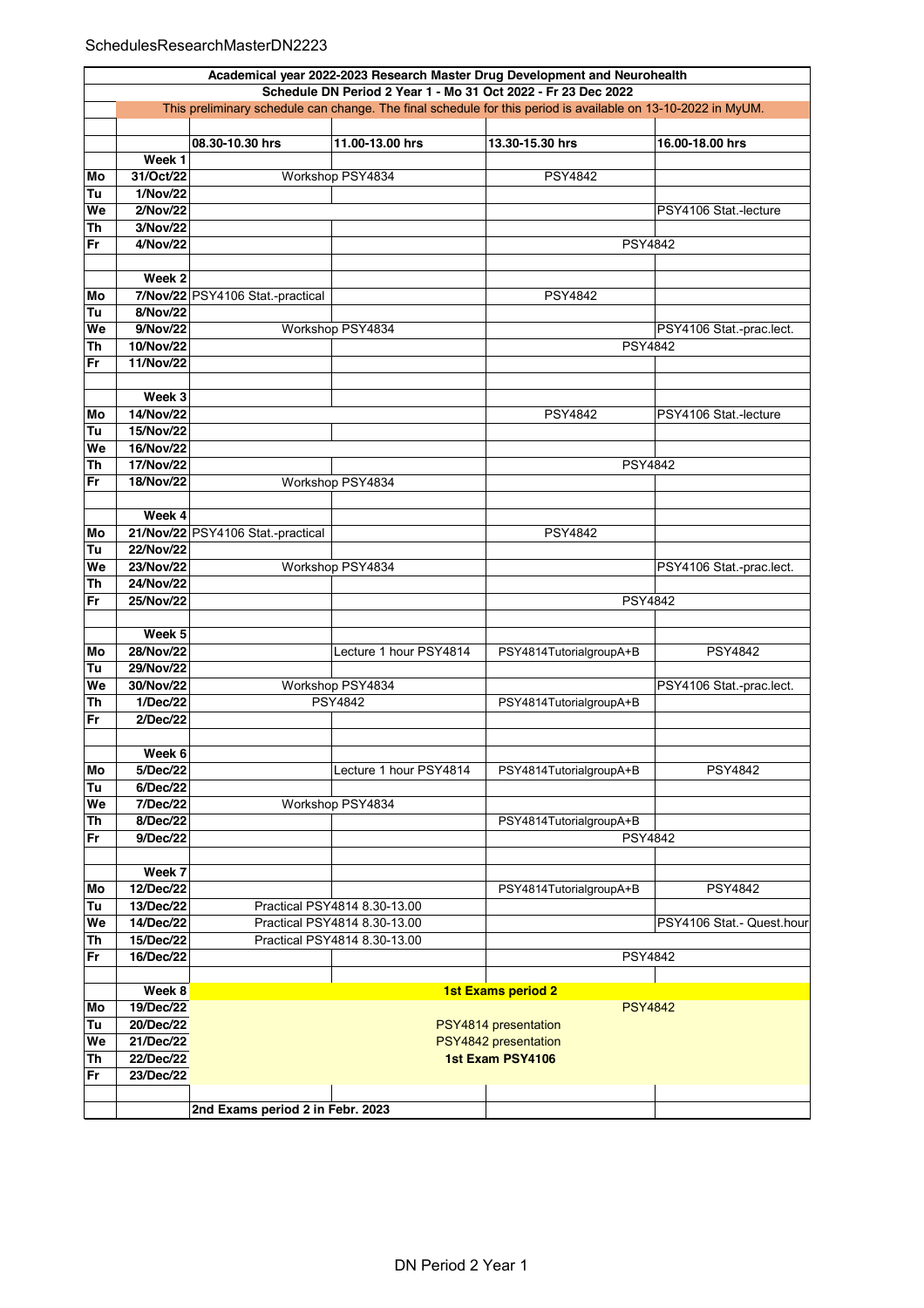|           | Academical year 2022-2023 Research Master Drug Development and Neurohealth                                   |                                   |                         |                                                                       |                                   |  |  |  |
|-----------|--------------------------------------------------------------------------------------------------------------|-----------------------------------|-------------------------|-----------------------------------------------------------------------|-----------------------------------|--|--|--|
|           | Schedule DN Period 3 Year 1 - Mo 9 Jan 2023 - Fr 03 Feb 2023                                                 |                                   |                         |                                                                       |                                   |  |  |  |
|           | This preliminary schedule can change. The final schedule for this period is available on 15-12-2022 in MyUM. |                                   |                         |                                                                       |                                   |  |  |  |
|           |                                                                                                              |                                   |                         |                                                                       |                                   |  |  |  |
|           |                                                                                                              | 08.30-10.30 hrs                   | 11.00-13.00 hrs         | 13.30-15.30 hrs                                                       | 16.00-18.00 hrs                   |  |  |  |
|           | Week 1                                                                                                       |                                   |                         |                                                                       |                                   |  |  |  |
| Mo        | 9/Jan/23                                                                                                     |                                   | PSY4833                 | Lecture 1 h PSY4819                                                   |                                   |  |  |  |
| Tu        | 10/Jan/23                                                                                                    |                                   |                         |                                                                       |                                   |  |  |  |
| We        | 11/Jan/23                                                                                                    |                                   | <b>SCED</b>             |                                                                       | Reserved for infosession          |  |  |  |
| Th        | 12/Jan/23                                                                                                    |                                   | Lecture 1 h PSY4819     |                                                                       | PSY4819 Tutorial group            |  |  |  |
| Fr        |                                                                                                              | 13/Jan/23 Skills Training PSY4108 |                         | Collog.Lect.PSY4100                                                   |                                   |  |  |  |
|           |                                                                                                              |                                   |                         |                                                                       |                                   |  |  |  |
|           | Week <sub>2</sub>                                                                                            |                                   |                         |                                                                       |                                   |  |  |  |
| Mo        | 16/Jan/23                                                                                                    |                                   |                         | PSY4819 Tutorial group                                                | Practical PSY4822 (computer room) |  |  |  |
| Tu        | 17/Jan/23                                                                                                    | PSY4833                           |                         | Skills training PSY4534                                               | PSY4833                           |  |  |  |
| We        | 18/Jan/23                                                                                                    | PSY4819 Tutorial group            |                         |                                                                       | Practical PSY4822 (computer room) |  |  |  |
| <b>Th</b> | 19/Jan/23                                                                                                    | Practical PSY4822 (computer room) |                         |                                                                       |                                   |  |  |  |
| Fr        | 20/Jan/23                                                                                                    | Skills Training PSY4108           |                         |                                                                       |                                   |  |  |  |
|           |                                                                                                              |                                   |                         |                                                                       |                                   |  |  |  |
|           | Week 3                                                                                                       |                                   |                         |                                                                       |                                   |  |  |  |
| Mo        | 23/Jan/23                                                                                                    |                                   |                         |                                                                       | Practical PSY4822 (computer room) |  |  |  |
| Tu        | 24/Jan/23                                                                                                    | PSY4833                           |                         | PSY4819 Tutorial group                                                |                                   |  |  |  |
| We        | 25/Jan/23                                                                                                    |                                   | Skills Training PSY4108 |                                                                       | Practical PSY4822 (computer room) |  |  |  |
| Th        | 26/Jan/23                                                                                                    |                                   |                         |                                                                       |                                   |  |  |  |
| Fr        | 27/Jan/23                                                                                                    | Skills Training PSY4108           |                         | Collog.Lect.PSY4100                                                   | Skills Training PSY4108           |  |  |  |
|           |                                                                                                              |                                   |                         |                                                                       |                                   |  |  |  |
|           | Week 4                                                                                                       |                                   |                         | 2nd exams period 1/1st exams period 3                                 |                                   |  |  |  |
| Mo        | 30/Jan/23                                                                                                    |                                   |                         |                                                                       |                                   |  |  |  |
| Tu        | 31/Jan/23                                                                                                    |                                   | 2nd Exam PSY4311        |                                                                       |                                   |  |  |  |
| We        | 1/Feb/23                                                                                                     | <b>Skills Training PSY4108</b>    |                         |                                                                       |                                   |  |  |  |
| Th        | 2/Feb/23                                                                                                     | 1st Exam PSY4108                  |                         |                                                                       |                                   |  |  |  |
| Fr        | 3/Feb/23                                                                                                     |                                   |                         | PSY4819 Poster presentation (day, time and location to be determined) |                                   |  |  |  |
|           |                                                                                                              |                                   |                         |                                                                       |                                   |  |  |  |
|           |                                                                                                              | 2nd exams Period 3 in Apr. 2023   |                         |                                                                       |                                   |  |  |  |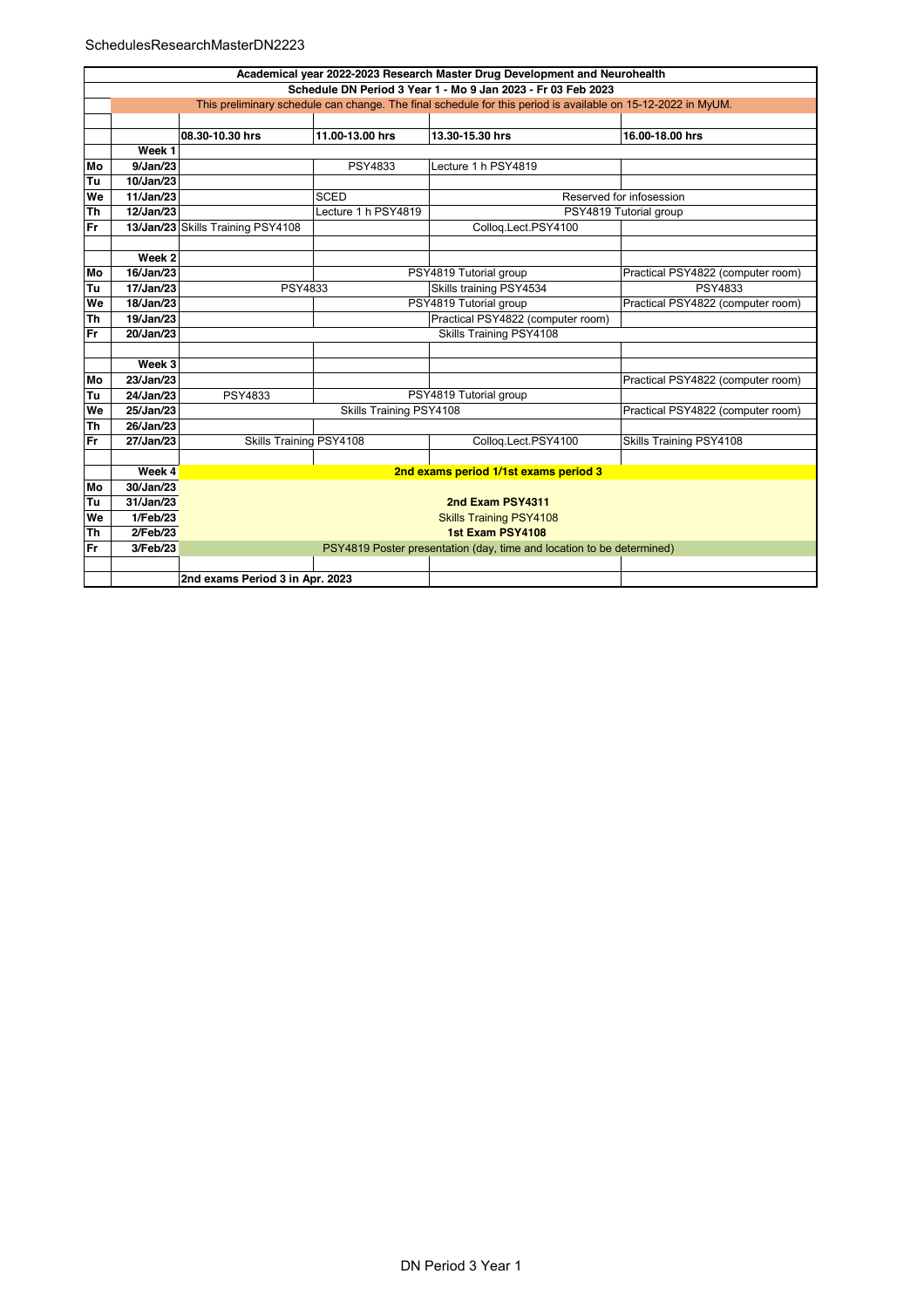|    |                                                                                                              |                                |                                                              | Academical year 2022-2023 Research Master Drug Development and Neurohealth |                             |  |  |  |
|----|--------------------------------------------------------------------------------------------------------------|--------------------------------|--------------------------------------------------------------|----------------------------------------------------------------------------|-----------------------------|--|--|--|
|    |                                                                                                              |                                | Schedule DN Period 4 Year 1 - Mo 06 Feb 2023 - Fr 7 Apr 2023 |                                                                            |                             |  |  |  |
|    | This preliminary schedule can change. The final schedule for this period is available on 19-01-2023 in MyUM. |                                |                                                              |                                                                            |                             |  |  |  |
|    |                                                                                                              |                                |                                                              |                                                                            |                             |  |  |  |
|    |                                                                                                              | 08.30-10.30 hrs                | 11.00-13.00 hrs                                              | 13.30-15.30 hrs                                                            | 16.00-18.00 hrs             |  |  |  |
|    | Week 1                                                                                                       |                                |                                                              |                                                                            |                             |  |  |  |
| Mo | 6/Feb/23                                                                                                     |                                |                                                              | <b>PSY4820</b>                                                             |                             |  |  |  |
| Tu | 7/Feb/23                                                                                                     | Lecture 1 PSY4816              | PSY4816 - 1.1                                                | PSY4816 - 1.2                                                              | Short Intro Lecture PSY4832 |  |  |  |
| We | 8/Feb/23                                                                                                     |                                |                                                              |                                                                            |                             |  |  |  |
| Th | 9/Feb/23                                                                                                     |                                |                                                              |                                                                            |                             |  |  |  |
| Fr | 10/Feb/23                                                                                                    |                                | <b>PSY4820</b>                                               | Colloq.Lect.PSY4100                                                        |                             |  |  |  |
|    |                                                                                                              |                                |                                                              |                                                                            |                             |  |  |  |
|    | Week 2                                                                                                       |                                |                                                              |                                                                            |                             |  |  |  |
| Mo | 13/Feb/23                                                                                                    |                                |                                                              | <b>PSY4820</b>                                                             | PSY4107 Stat.-lecture       |  |  |  |
| Tu | 14/Feb/23                                                                                                    | Lecture 2 PSY4816              | PSY4816 - 2.1                                                | PSY4816 - 2.2                                                              |                             |  |  |  |
| We | 15/Feb/23                                                                                                    |                                | PSY4107 Stat.-practical                                      | PSY4107 self study                                                         |                             |  |  |  |
| Th | 16/Feb/23                                                                                                    |                                |                                                              |                                                                            |                             |  |  |  |
| Fr | 17/Feb/23                                                                                                    |                                | PSY4820                                                      | Colloq.Lect.PSY4100                                                        | PSY4107 Stat.-lecture       |  |  |  |
|    |                                                                                                              |                                |                                                              |                                                                            |                             |  |  |  |
|    | Week 3                                                                                                       |                                |                                                              |                                                                            |                             |  |  |  |
| Mo | 20/Feb/23                                                                                                    |                                |                                                              | Week 3 Carnival Break - No lessons                                         |                             |  |  |  |
| Tu | 21/Feb/23                                                                                                    |                                |                                                              |                                                                            |                             |  |  |  |
| We | 22/Feb/23                                                                                                    |                                |                                                              |                                                                            |                             |  |  |  |
| Th | 23/Feb/23                                                                                                    |                                |                                                              |                                                                            |                             |  |  |  |
| Fr | 24/Feb/23                                                                                                    |                                |                                                              |                                                                            |                             |  |  |  |
|    |                                                                                                              |                                |                                                              |                                                                            |                             |  |  |  |
|    | Week 4                                                                                                       |                                |                                                              |                                                                            |                             |  |  |  |
| Mo | 27/Feb/23                                                                                                    |                                |                                                              | <b>PSY4820</b>                                                             | PSY4107 Stat.-lecture       |  |  |  |
| Tu | 28/Feb/23                                                                                                    |                                |                                                              |                                                                            |                             |  |  |  |
| We | 1/Mar/23                                                                                                     |                                | PSY4107 Stat.-practical                                      | PSY4107 self study                                                         | PSY4107 Stat.-prac.lect.    |  |  |  |
| Th | 2/Mar/23                                                                                                     | 2nd Exam PSY4106 (09.00-12.00) |                                                              |                                                                            |                             |  |  |  |
| Fr | 3/Mar/23                                                                                                     | Excursion PSY4820              |                                                              |                                                                            |                             |  |  |  |
|    |                                                                                                              |                                |                                                              |                                                                            |                             |  |  |  |
|    | Week 5                                                                                                       |                                |                                                              |                                                                            |                             |  |  |  |
| Mo |                                                                                                              | 6/Mar/23 PSY4816 - 3.2         | PSY4816 - 3.1                                                | <b>PSY4820</b>                                                             | PSY4107 Stat.-lecture       |  |  |  |
| Tu | 7/Mar/23                                                                                                     |                                | Lecture PSY4832                                              |                                                                            |                             |  |  |  |
| We | 8/Mar/23                                                                                                     |                                |                                                              | PSY4820 excursion                                                          |                             |  |  |  |
| Th | 9/Mar/23                                                                                                     |                                |                                                              |                                                                            |                             |  |  |  |
| Fr | 10/Mar/23                                                                                                    |                                | Tutorial PSY4832                                             | Colloq.Lect.PSY4100                                                        | <b>PSY4820</b>              |  |  |  |
|    |                                                                                                              |                                |                                                              |                                                                            |                             |  |  |  |
|    | Week 6                                                                                                       |                                |                                                              |                                                                            |                             |  |  |  |
| Mo |                                                                                                              | 13/Mar/23 Lecture 3 PSY4816    | PSY4816 - 4.1                                                | PSY4816-4.2                                                                |                             |  |  |  |
| Tu | 14/Mar/23                                                                                                    |                                | Tutorial PSY4832                                             |                                                                            |                             |  |  |  |
| We | 15/Mar/23                                                                                                    |                                | PSY4107 Stat.-practical                                      | PSY4107 self study                                                         | PSY4107 Stat.-prac.lect.    |  |  |  |
| Th | 16/Mar/23                                                                                                    |                                |                                                              |                                                                            |                             |  |  |  |
| Fr | 17/Mar/23                                                                                                    |                                | Tutorial PSY4832                                             | Colloq.Lect.PSY4100                                                        | Tutorial PSY4832            |  |  |  |
|    |                                                                                                              |                                |                                                              |                                                                            |                             |  |  |  |
|    | Week 7                                                                                                       |                                |                                                              |                                                                            |                             |  |  |  |
| Mo |                                                                                                              | 20/Mar/23 Lecture 4 PSY4816    | PSY4816 - 5.1                                                | PSY4816 - 5.2                                                              | PSY4107 Stat.-lecture       |  |  |  |
| Tu | 21/Mar/23                                                                                                    |                                | Lecture PSY4832                                              |                                                                            |                             |  |  |  |
| We | 22/Mar/23                                                                                                    |                                |                                                              |                                                                            |                             |  |  |  |
| Th | 23/Mar/23                                                                                                    |                                |                                                              |                                                                            |                             |  |  |  |
| Fr | 24/Mar/23                                                                                                    |                                | Tutorial PSY4832                                             | Colloq.Lect.PSY4100                                                        | Tutorial PSY4832            |  |  |  |
|    |                                                                                                              |                                |                                                              |                                                                            |                             |  |  |  |
|    | Week 8                                                                                                       |                                |                                                              |                                                                            |                             |  |  |  |
| Mo | 27/Mar/23                                                                                                    | Lecture 5 PSY4816              | PSY4816 - 6.1                                                | PSY4816 - 6.2                                                              |                             |  |  |  |
| Tu | 28/Mar/23                                                                                                    |                                | Tutorial PSY4832                                             |                                                                            |                             |  |  |  |
| We | 29/Mar/23                                                                                                    |                                | PSY4107 Stat.-practical                                      | PSY4107 self study                                                         | PSY4107 Stat.-prac.lect.    |  |  |  |
| Th | 30/Mar/23                                                                                                    |                                |                                                              |                                                                            |                             |  |  |  |
| Fr | 31/Mar/23                                                                                                    |                                |                                                              |                                                                            |                             |  |  |  |
|    |                                                                                                              |                                |                                                              |                                                                            |                             |  |  |  |
|    | Week 9                                                                                                       |                                |                                                              | <b>1st Exams period 4</b>                                                  |                             |  |  |  |
| Mo | 3/Apr/23                                                                                                     |                                |                                                              |                                                                            |                             |  |  |  |
| Tu | 4/Apr/23                                                                                                     |                                | <b>Tutorial PSY4832</b>                                      |                                                                            |                             |  |  |  |
| We | 5/Apr/23                                                                                                     |                                |                                                              |                                                                            |                             |  |  |  |
| Th | 6/Apr/23                                                                                                     |                                |                                                              | 1st Exam PSY4816                                                           |                             |  |  |  |
| Fr | 7/Apr/23                                                                                                     |                                |                                                              | Good Friday - No lessons, university closed                                |                             |  |  |  |
|    |                                                                                                              |                                |                                                              |                                                                            |                             |  |  |  |
|    |                                                                                                              |                                | 2nd exams Period 4 in July 2023                              |                                                                            |                             |  |  |  |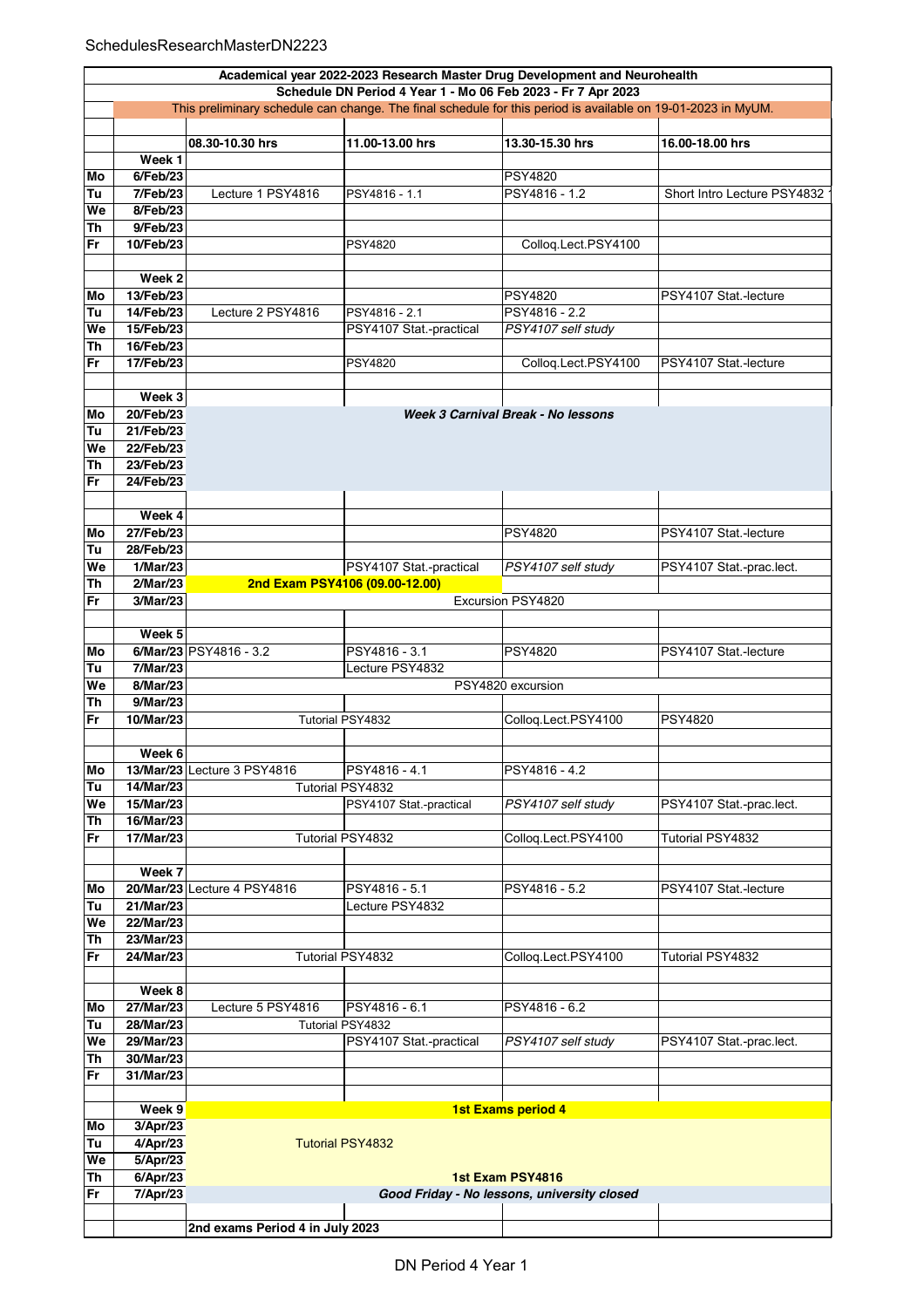## SchedulesResearchMasterDN2223

|           | Academical year 2022-2023 Research Master Drug Development and Neurohealth                                   |                                                                                               |                                                            |                                               |                              |  |  |  |
|-----------|--------------------------------------------------------------------------------------------------------------|-----------------------------------------------------------------------------------------------|------------------------------------------------------------|-----------------------------------------------|------------------------------|--|--|--|
|           | Schedule DN Period 5 Year 1 - Mo 10 Apr 2023 - Fr 9 Jun 2023                                                 |                                                                                               |                                                            |                                               |                              |  |  |  |
|           | This preliminary schedule can change. The final schedule for this period is available on 23-03-2023 in MyUM. |                                                                                               |                                                            |                                               |                              |  |  |  |
|           |                                                                                                              |                                                                                               |                                                            |                                               |                              |  |  |  |
|           |                                                                                                              | 08.30-10.30 hrs                                                                               | 11.00-13.00 hrs                                            | 13.30-15.30 hrs                               | 16.00-18.00 hrs              |  |  |  |
|           | Week 1                                                                                                       |                                                                                               |                                                            | 2nd Exams period $2 (+ 3)$                    |                              |  |  |  |
| Mo        | 10/Apr/23                                                                                                    |                                                                                               |                                                            | Easter Monday - No lessons, university closed |                              |  |  |  |
| Tu        | 11/Apr/23                                                                                                    |                                                                                               |                                                            | Core Course PSY4841 8.30-18.00                |                              |  |  |  |
| We        |                                                                                                              |                                                                                               |                                                            |                                               |                              |  |  |  |
|           | 12/Apr/23                                                                                                    | 2nd Exam PSY4108                                                                              |                                                            |                                               |                              |  |  |  |
| <b>Th</b> | 13/Apr/23                                                                                                    |                                                                                               |                                                            |                                               |                              |  |  |  |
| Fr        | 14/Apr/23                                                                                                    |                                                                                               | Core Course PSY4841 8.30-18.00                             |                                               |                              |  |  |  |
|           |                                                                                                              |                                                                                               |                                                            |                                               |                              |  |  |  |
|           | Week 2                                                                                                       |                                                                                               |                                                            |                                               |                              |  |  |  |
| Mo        | 17/Apr/23                                                                                                    |                                                                                               | Core Course PSY4841 (08.30-15.30)<br>PSY4107 Stat.-lecture |                                               |                              |  |  |  |
| Tu        | 18/Apr/23                                                                                                    |                                                                                               |                                                            | Core Course PSY4841 (08.30-18.00)             |                              |  |  |  |
| We        | 19/Apr/23                                                                                                    |                                                                                               | Core Course PSY4841 (08.30-18.00)                          |                                               |                              |  |  |  |
| <b>Th</b> | 20/Apr/23                                                                                                    |                                                                                               | Core Course PSY4841 (08.30-13.00)                          |                                               |                              |  |  |  |
| Fr        | 21/Apr/23                                                                                                    |                                                                                               | Practical PSY4841 8.30-13.00                               | Colloq.Lect.PSY4100                           |                              |  |  |  |
|           |                                                                                                              |                                                                                               |                                                            |                                               |                              |  |  |  |
|           | Week 3                                                                                                       |                                                                                               |                                                            |                                               |                              |  |  |  |
|           |                                                                                                              |                                                                                               |                                                            |                                               |                              |  |  |  |
| Mo        | 24/Apr/23                                                                                                    |                                                                                               |                                                            | Core Course PSY4841 (08.30-18.00)             |                              |  |  |  |
| Tu        | 25/Apr/23                                                                                                    |                                                                                               |                                                            | Core Course PSY4841 8.30-18.00                |                              |  |  |  |
| We        |                                                                                                              | 26/Apr/23 Core Course PSY4841                                                                 | PSY4107 Stat.-practical                                    | PSY4107 self study                            | PSY4107 Stat -prac.lect.     |  |  |  |
| <b>Th</b> | 27/Apr/23                                                                                                    |                                                                                               |                                                            | King's Day - No lessons, university closed    |                              |  |  |  |
| Fr        | 28/Apr/23                                                                                                    |                                                                                               |                                                            | Bridging Day - No lessons, university closed  |                              |  |  |  |
|           |                                                                                                              |                                                                                               |                                                            |                                               |                              |  |  |  |
|           | Week 4                                                                                                       |                                                                                               |                                                            |                                               |                              |  |  |  |
| Mo        | 1/May/23                                                                                                     |                                                                                               |                                                            | Core Course PSY4841 (08.30-18.00)             |                              |  |  |  |
| Tu        | 2/May/23                                                                                                     |                                                                                               |                                                            | Core Course PSY4841 8.30-18.00                |                              |  |  |  |
| We        | 3/May/23                                                                                                     |                                                                                               |                                                            | Core Course PSY4841 8.30-18.00                |                              |  |  |  |
| <b>Th</b> | $4$ /May/23                                                                                                  |                                                                                               | Core Course PSY4841 8.30-13.00                             |                                               |                              |  |  |  |
| Fr        | 5/May/23                                                                                                     | Workshop PSY4373<br>Liberation Day - No lessons, university closed                            |                                                            |                                               |                              |  |  |  |
|           |                                                                                                              |                                                                                               |                                                            |                                               |                              |  |  |  |
|           |                                                                                                              |                                                                                               |                                                            |                                               |                              |  |  |  |
|           | Week 5                                                                                                       |                                                                                               |                                                            |                                               |                              |  |  |  |
| Mo        | 8/May/23                                                                                                     |                                                                                               | Core Course PSY4322                                        |                                               | PSY4107 Adv.Stat.II-lect.    |  |  |  |
| Tu        |                                                                                                              | 9/May/23 Core C. PSY4322 L                                                                    |                                                            |                                               |                              |  |  |  |
| We        | 10/May/23                                                                                                    |                                                                                               | Core Course PSY4322                                        |                                               | 1st Exam PSY4841 13.00-16.00 |  |  |  |
| <b>Th</b> | 11/May/23                                                                                                    |                                                                                               | Core Course PSY4841 8.30-13.00                             |                                               | Workshop PSY4373             |  |  |  |
| Fr        |                                                                                                              | 12/May/23 PSY4107 Stat.-practical                                                             | PSY4107 self study                                         | Collog.Lect.PSY4100                           | PSY4107 A.Stat.II-prac.Lect. |  |  |  |
|           |                                                                                                              |                                                                                               |                                                            |                                               |                              |  |  |  |
|           | Week 6                                                                                                       |                                                                                               |                                                            |                                               |                              |  |  |  |
| Mo        |                                                                                                              | 15/May/23 Core C. PSY4322 L                                                                   | Core Course PSY4322                                        |                                               | PSY4107 Stat.-lecture        |  |  |  |
| Tu        | 16/May/23                                                                                                    |                                                                                               |                                                            |                                               |                              |  |  |  |
| We        | 17/May/23                                                                                                    | Core Course PSY4322<br>Workshop PSY4373                                                       |                                                            |                                               |                              |  |  |  |
| Th        | 18/May/23                                                                                                    |                                                                                               |                                                            |                                               |                              |  |  |  |
| Fr        | 19/May/23                                                                                                    | Ascension Day - No lessons, university closed<br>Bridging Day - No lessons, university closed |                                                            |                                               |                              |  |  |  |
|           |                                                                                                              |                                                                                               |                                                            |                                               |                              |  |  |  |
|           | Week 7                                                                                                       |                                                                                               |                                                            |                                               |                              |  |  |  |
| Mo        |                                                                                                              | 22/May/23 PSY4107 Stat.-practical                                                             | PSY4107 self study                                         |                                               | PSY4107 A.Stat.II-prac.Lect. |  |  |  |
|           |                                                                                                              |                                                                                               |                                                            |                                               |                              |  |  |  |
| Tu        |                                                                                                              | 23/May/23 Core C. PSY4322 L                                                                   | Core Course PSY4322                                        |                                               |                              |  |  |  |
| We        | 24/May/23                                                                                                    |                                                                                               |                                                            |                                               |                              |  |  |  |
| Th        | 25/May/23                                                                                                    |                                                                                               | Core Course PSY4322                                        |                                               | Workshop PSY4373             |  |  |  |
| Fr        |                                                                                                              | 26/May/23 PSY4107 Stat.-prac.lect.                                                            |                                                            | Colloq.Lect.PSY4100                           |                              |  |  |  |
|           |                                                                                                              |                                                                                               |                                                            |                                               |                              |  |  |  |
|           | Week 8                                                                                                       |                                                                                               |                                                            |                                               |                              |  |  |  |
| Mo        | 29/May/23                                                                                                    |                                                                                               |                                                            | Whit Monday - No lessons, university closed   |                              |  |  |  |
| Tu        | 30/May/23                                                                                                    |                                                                                               | Core Course PSY4322                                        |                                               | Workshop PSY4373             |  |  |  |
| We        | 31/May/23                                                                                                    | Core Course PSY4322<br>PSY4107 Stat.-prac.lect.                                               |                                                            |                                               |                              |  |  |  |
| Th        | 1/Jun/23                                                                                                     |                                                                                               | Core Course PSY4322                                        |                                               |                              |  |  |  |
| Fr        | 2/Jun/23                                                                                                     |                                                                                               |                                                            | Colloq.Lect.PSY4100                           |                              |  |  |  |
|           |                                                                                                              |                                                                                               |                                                            |                                               |                              |  |  |  |
|           | Week 9                                                                                                       |                                                                                               |                                                            | <b>1st Exams period 5</b>                     |                              |  |  |  |
| Mo        | 5/Jun/23                                                                                                     |                                                                                               |                                                            |                                               |                              |  |  |  |
| Tu        | 6/Jun/23                                                                                                     |                                                                                               |                                                            |                                               |                              |  |  |  |
|           |                                                                                                              |                                                                                               |                                                            |                                               |                              |  |  |  |
| We        | 7/Jun/23                                                                                                     |                                                                                               |                                                            | 1st Exam PSY4107                              |                              |  |  |  |
| <b>Th</b> | 8/Jun/23                                                                                                     |                                                                                               |                                                            |                                               |                              |  |  |  |
| Fr        | 9/Jun/23                                                                                                     |                                                                                               |                                                            |                                               |                              |  |  |  |
|           |                                                                                                              |                                                                                               |                                                            |                                               |                              |  |  |  |
|           |                                                                                                              | 2nd exams Period 5 in July 2023                                                               |                                                            |                                               |                              |  |  |  |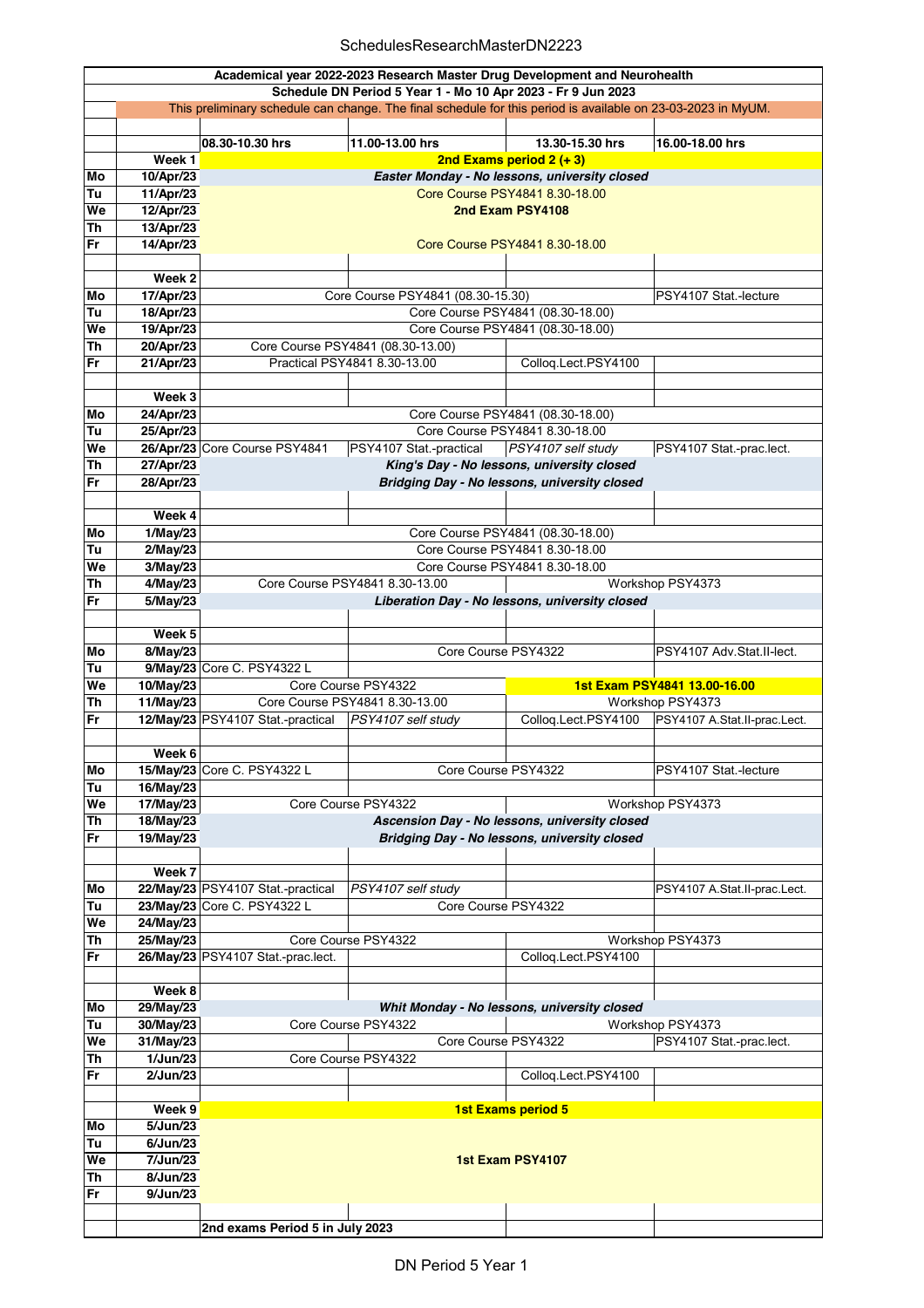|                                        | Academical year 2022-2023 Research Master Drug Development and Neurohealth                                   |                 |                 |                          |                          |  |  |  |
|----------------------------------------|--------------------------------------------------------------------------------------------------------------|-----------------|-----------------|--------------------------|--------------------------|--|--|--|
|                                        | Schedule DN Period 6 Year 1 - Mo 12 Jun 2023 - Fr 14 Jul 2023                                                |                 |                 |                          |                          |  |  |  |
|                                        | This preliminary schedule can change. The final schedule for this period is available on 25-05-2023 in MyUM. |                 |                 |                          |                          |  |  |  |
|                                        |                                                                                                              |                 |                 |                          |                          |  |  |  |
|                                        |                                                                                                              | 08.30-10.30 hrs | 11.00-13.00 hrs | 13.30-15.30 hrs          | 16.00-18.00 hrs          |  |  |  |
|                                        | Week 1                                                                                                       |                 |                 |                          |                          |  |  |  |
| Mo                                     | 12/Jun/23                                                                                                    |                 |                 |                          | Reserved for infosession |  |  |  |
| Tu                                     | 13/Jun/23                                                                                                    |                 |                 | Core Course PSY4415      | Core course PSY4114      |  |  |  |
| We                                     | 14/Jun/23                                                                                                    |                 |                 |                          | Workshop PSY4114         |  |  |  |
| Th                                     | 15/Jun/23                                                                                                    |                 |                 | Core Course PSY4415      |                          |  |  |  |
| Fr                                     | 16/Jun/23                                                                                                    |                 |                 |                          | Workshop PSY4114         |  |  |  |
|                                        |                                                                                                              |                 |                 |                          |                          |  |  |  |
|                                        | Week <sub>2</sub>                                                                                            |                 |                 |                          |                          |  |  |  |
| Mo                                     | 19/Jun/23                                                                                                    |                 |                 | Core Course PSY4415      |                          |  |  |  |
| Tu                                     | 20/Jun/23                                                                                                    |                 |                 |                          |                          |  |  |  |
| We                                     | 21/Jun/23                                                                                                    |                 |                 |                          |                          |  |  |  |
| 22/Jun/23<br>Th<br>Core Course PSY4415 |                                                                                                              |                 |                 |                          |                          |  |  |  |
| 23/Jun/23<br>Fr<br>Colloq.Lect.PSY4100 |                                                                                                              |                 |                 |                          |                          |  |  |  |
|                                        |                                                                                                              |                 |                 |                          |                          |  |  |  |
|                                        | Week 3                                                                                                       |                 |                 |                          |                          |  |  |  |
| Mo                                     | 26/Jun/23                                                                                                    |                 |                 | Core Course PSY4415      |                          |  |  |  |
| Tu                                     | 27/Jun/23                                                                                                    |                 |                 |                          |                          |  |  |  |
| We                                     | 28/Jun/23                                                                                                    |                 |                 |                          |                          |  |  |  |
| Th                                     | 29/Jun/23                                                                                                    |                 |                 | Core Course PSY4415      |                          |  |  |  |
| Fr                                     | 30/Jun/23                                                                                                    |                 |                 |                          |                          |  |  |  |
|                                        |                                                                                                              |                 |                 |                          |                          |  |  |  |
|                                        | Week 4                                                                                                       |                 |                 | 1st Exams period 6       |                          |  |  |  |
| Mo                                     | 3/Jul/23                                                                                                     |                 |                 | Core Course PSY4415      |                          |  |  |  |
| Tu                                     | 4/Jul/23                                                                                                     |                 |                 |                          |                          |  |  |  |
| We                                     | 5/Jul/23                                                                                                     |                 |                 |                          |                          |  |  |  |
| Th                                     | 6/Jul/23                                                                                                     |                 |                 | Core Course PSY4415      |                          |  |  |  |
| Fr                                     | 7/Jul/23                                                                                                     |                 |                 |                          |                          |  |  |  |
|                                        |                                                                                                              |                 |                 |                          |                          |  |  |  |
|                                        | Week 5                                                                                                       |                 |                 | 2nd Exams period $4 + 5$ |                          |  |  |  |
| Mo                                     | 10/Jul/23                                                                                                    |                 |                 | 2nd Exam PSY4841         |                          |  |  |  |
| Tu<br>We                               | 11/Jul/23<br>12/Jul/23                                                                                       |                 |                 | 2nd Exam PSY4816         |                          |  |  |  |
| Th                                     | 13/Jul/23                                                                                                    |                 |                 |                          |                          |  |  |  |
| Fr                                     |                                                                                                              |                 |                 | 2nd Exam PSY4107         |                          |  |  |  |
|                                        | 14/Jul/23                                                                                                    |                 |                 |                          |                          |  |  |  |
|                                        |                                                                                                              |                 |                 |                          |                          |  |  |  |
|                                        | 2nd exams period 6 in beginning of august?                                                                   |                 |                 |                          |                          |  |  |  |